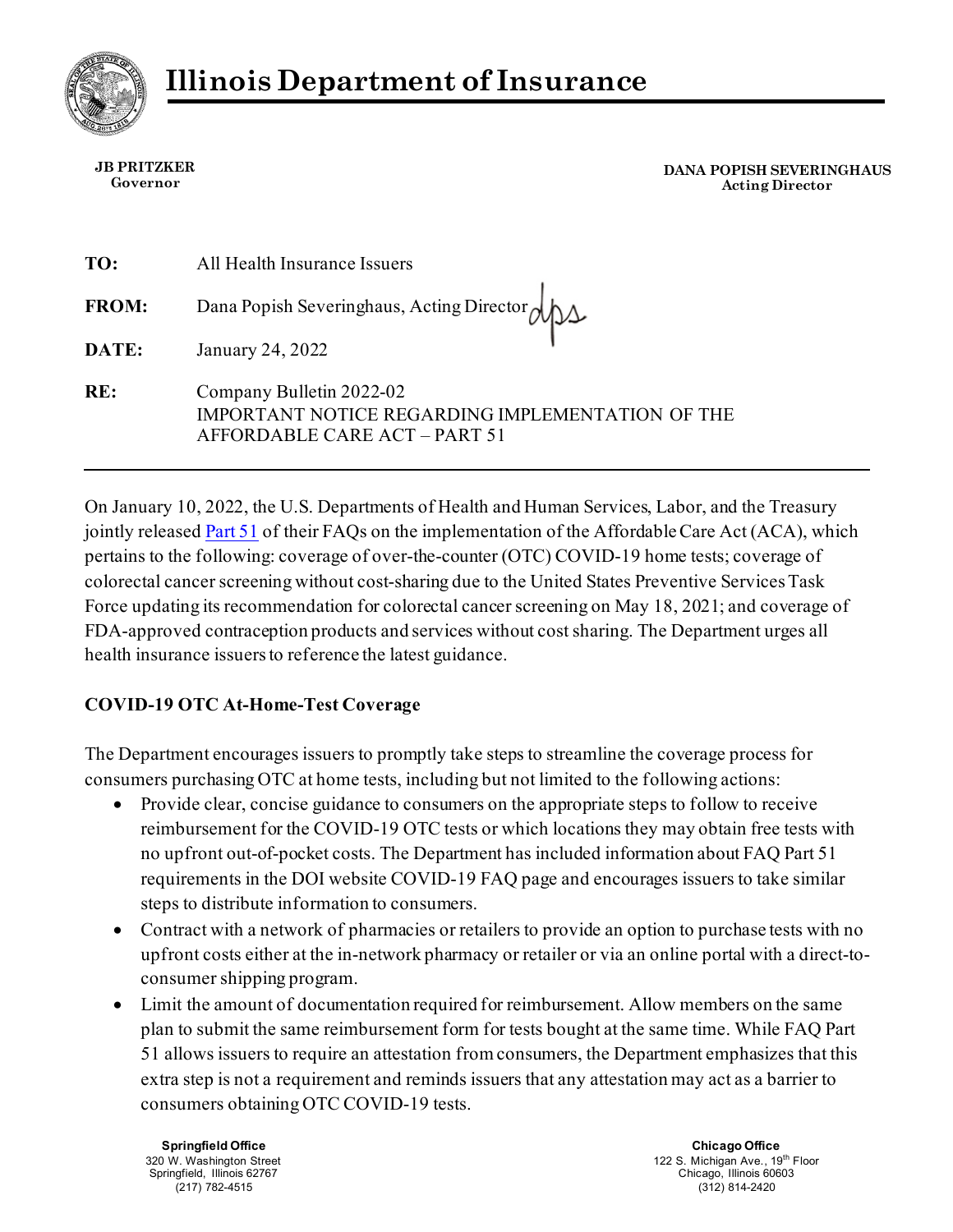- Ensure consumers are not denied coverage of their eight OTC COVID-19 tests per member per month for any reason other than employment purposes.
- Provide an option for enrollees to submit claims electronically, including via email, existing claims systems, or mobile applications, to hasten and simplify the process.

## **Colorectal Cancer Screening**

Issuers must cover and may not impose cost sharing with respect to a colonoscopy conducted after a positive non-invasive stool-based screening test or direct visualization screening test for colorectal cancer for individuals described in th[e USPSTF recommendation](https://www.uspreventiveservicestaskforce.org/uspstf/recommendation-topics/uspstf-and-b-recommendations).

The recommendation was issued as of May 31, 2021, so nationwide, Section 2713 of the Public Health Service Act will require plans and issuers to provide coverage without cost sharing for plan or policy years beginning on or after May 31, 2022.

Pursuant to Pub. Act 102-0443, effective January 1, 2022, Illinois law requires issuers to cover without cost-sharing a colonoscopy exam that is a follow-up exam based on an initial screen where the colonoscopy was determined to be medically necessary by an appropriately licensed physician, advanced practice registered nurse, or physician assistant. This requirement remains in effect and is not delayed or suspended until May 31, 2022 in Illinois.

Although the FAQs do not address the implications for high deductible health plans, in light of Pub. Act 102-0443, Illinois' requirement for major medical and HMO policies to cover follow-up colonoscopies without cost-sharing will apply to high-deductible health plans regardless of whether the covered individual has met the deductible. In IRS Notice 2004-23, the U.S. Department of the Treasury identified colorectal cancer screening as "preventive care" for purposes of determining whether a plan qualifies as a high deductible health plan under section 223 of the Internal Revenue Code. The FAQs in Part 51 include an interpretation of the Treasury guidance that "the follow-up colonoscopy is an integral part of the preventive screening without which the screening would not be complete."Because the Treasury has determined a medically necessary follow-up colonoscopy to be part of the "screening," that service falls within the scope of the preventive care safe harbor identified in IRS Notice 2004-23. Therefore, effectively immediately, the Department will not exempt high deductible health plans from the prohibition on cost-sharing for follow-up colonoscopies described under Pub. Act 102-0443.

## **Coverage of FDA-Approved Contraception**

Per the FAQ, "[I]f an individual and their attending provider determine that a particular service or FDAapproved, cleared, or granted contraceptive product is medically appropriate for the individual (whether or not the item or service is identified in the current FDA Birth Control Guide), the plan or issuer must cover that service or product without cost sharing." A plan or issuer may not:

• Deny coverage for any brand of contraceptive after the individual's attending health care provider has communicated to the plan or issuer that a particular FDA-approved contraceptive is medically necessary or appropriate for the individual;

**Springfield Office** 320 W. Washington Street Springfield, Illinois 62767 (217) 782-4515

**Chicago Office** 122 S. Michigan Ave., 19<sup>th</sup> Floor Chicago, Illinois 60603 (312) 814-2420